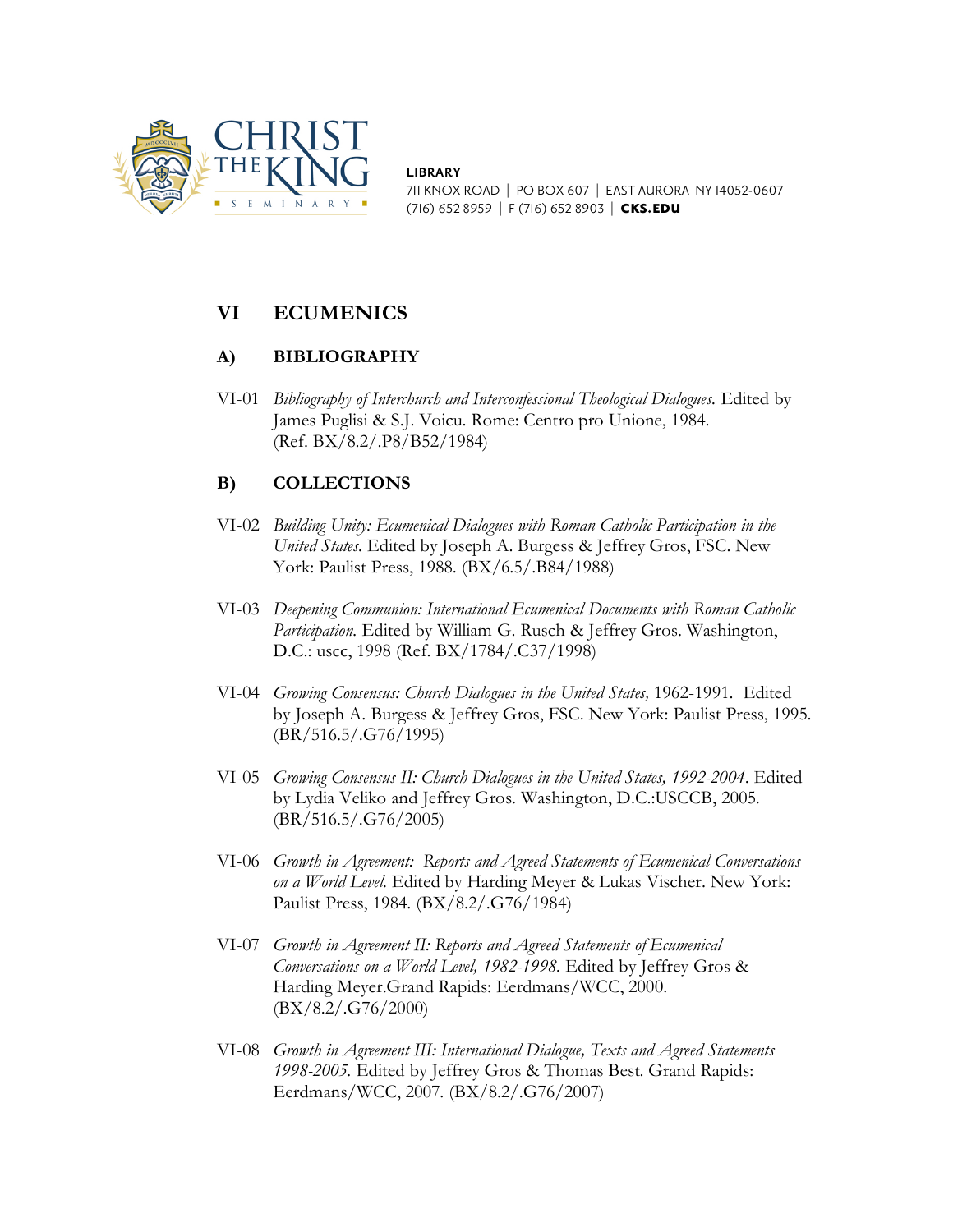VI-09 *Towards the Healing of Schism: The Sees of Rome and Constantinople. Public Statements and Correspondence between the Holy See and the Ecumenical Patriarchate*  1958-1984. Edited by E.J. Stormon, SJ. New York: Paulist Press, 1987. (BX/324.3/.T68/1987)

#### **C) ENCYCLOPEDIAS/DICTIONARIES**

- VI-10 Benedetto, Robert *et al. Historical Dictionary of Reformed Churches*. 2<sup>nd</sup> edition. Lanham, MD: Scarecrow Press, 2010. (Ref. BX/9415/.B46/2010)
- VI-11 Brackney, William H. *Historical Dictionary of the Baptists.* Lanham, MD: Scarecrow Press, 1999. (Ref/BX/6211/.B72/1999)
- VI-12 *The Coptic Encyclopedia.* 8 volumes. Edited by Aziz S. Atiya. New York: Macmillan Publishing Company, 1991. (Ref/BX/130.5/C66/1991)
- VI-13 *Dictionary of the Ecumenical Movement.* Edited by Nicholas Lossky *et al.*  Geneva: WCC Publications, 2002. (Ref.BX/6.3/.D52/2002 )
- VI-14 *Dictionary of the Presbyterian and Reformed Tradition in America.* Edited by D. G. Hart & Mark A. Noll. Downers Grove, IL: InterVarsity Press, 1999. (Ref. BX/8909/.D52/1999)
- VI–15 *Encyclopaedia Judaica.* 2nd edition. 22 volumes. Edited by Fred Skolnik & Michael Berenbaum. Jerusalem: Keter Publishing House, 2007. (Ref/DS/1O2.8/.E62/2007)
- VI-16 *Encyclopedia of African American Religions.* Edited by Larry G. Murphy *et al.*  New York: Garland Publishing, 1993. (Ref/BR/563/.N4/E52/1993)
- VI-17 *Encyclopedia of American Religions: Religious Creeds.* 2 volumes. Edited by J. Gordon Melton. Detroit, MI: Gale Research Company, 1988-1994. (Ref. BT/990/.E52/1988)
- VI-18 *Encyclopedia of Buddhism.* 2 volumes. Edited by Robert E. Buswell. New York: Gale Research Company, 2003. (Ref. BL/1403/.E52/2003)
- VI-19 *Encyclopedia of Islam and the Muslim World*. 2 volumes. Edited by Richard C. Martin. New York: Gale Research Company, 2003. (Ref. BP/40/.E52/2004).
- VI-20 *Encyclopedia of Mormonism.* 5 volumes. Edited by Daniel H. Ludlow. New York: Macmillan Publishing Company, 1992. (Ref. BX/8605.5/.E52/1992)
- VI-21 *Encyclopedia of Protestantism*. 4 volumes. Edited by Hans J. Hillerbrand. New York: Routledge, 2004. (Ref. BX/4811.3/.E52/2004)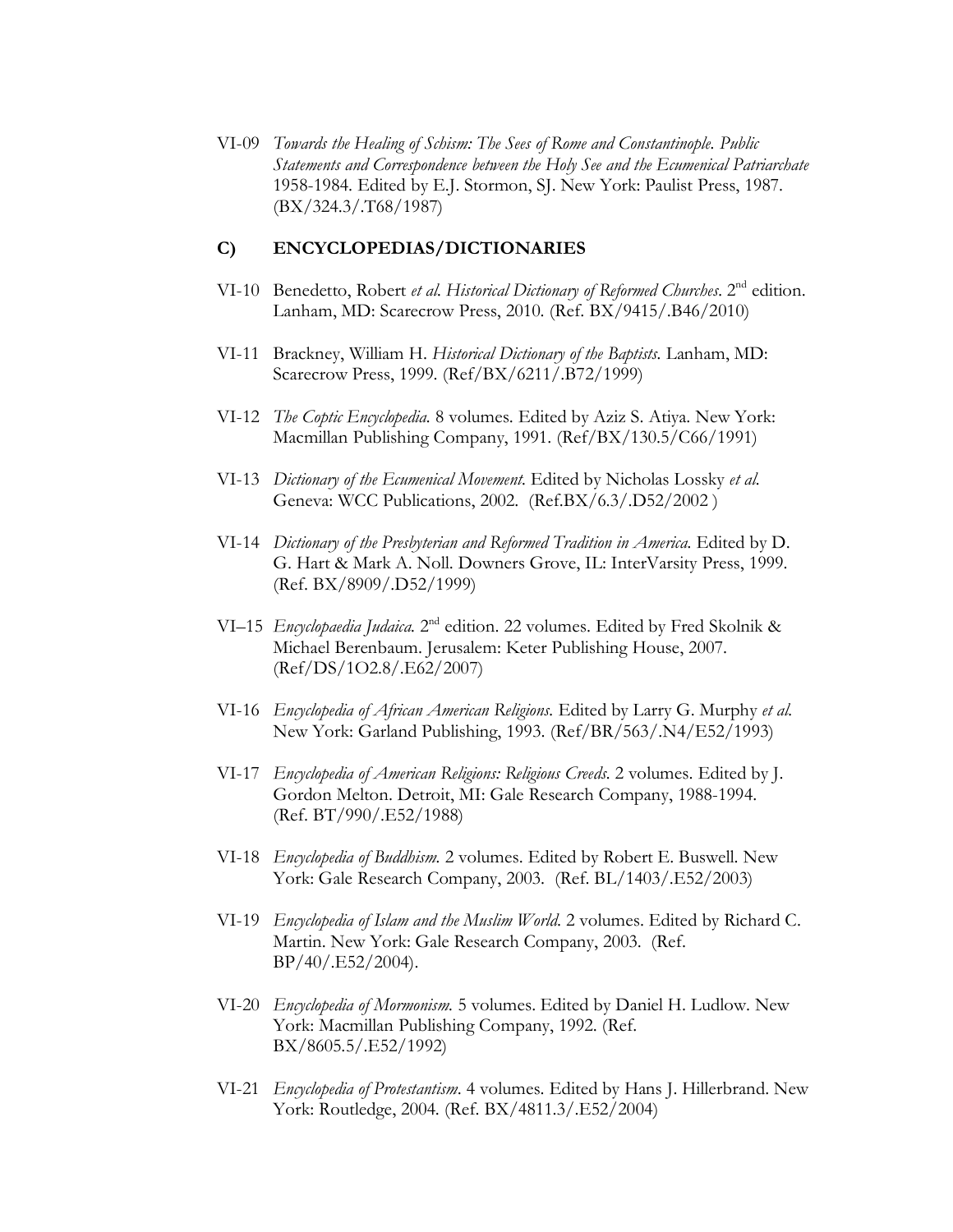- VI-22 *Encyclopedia of Southern Baptists.* 4 volumes. Nashville, TN: Broadman Press, 1958-1982. (Ref. BX/6211/E5)
- VI-23 *Encyclopedia of the Lutheran Church.* 3 volumes. Edited by Julius Bodensieck. Minneapolis, MN: Augsburg Publishing House, 1965. (Ref. BX/8007/.B63)
- VI-24 *Encyclopedia of the Reformed Faith.* Edited by Donald K. McKim. Louisville, KY: Westminster/John Knox Press, 1992. (Ref. BX/9406/.E52/1992)
- VI-25 *Encyclopedia of World Methodism.* 2 volumes. Edited by Nolan B. Harmon. Nashville, TN: United Methodist Publishing House, 1974. (Ref. BX/8211/.E5)
- VI-26 *Handbook of Churches and Councils*. Edited by Huilbert van Beek. Geneva: World Council of Churches, 2006. (Ref. BX/6/.W78/W67/2006)
- VI-27 *Historical Dictionary of Hinduism.* New edition. Edited by Jeffrey D.Long. Lanham: Scarecrow Press, 2011. (Ref./BL/1105/.L66/2011)
- VI-28 *Mennonite Encyclopedia.* 5 volumes. Scottdale, P A: Mennonite Publishing House, 1955-1990. (Ref. BX/8106/.M37)
- VI-29 *New Encyclopedia of Islam.* 4<sup>th</sup> edition. Lanham: Rowman & Littlefield Publishers, 2013. (Re./BP/40/.G54/2013)
- VI-30 *Oxford Dictionary of the Jewish Religion.* Edited by Adele Berlin. Oxford: Oxford University Press, 2011. (Ref. BM/50/.093/2011)

#### **D) JOURNALS**

- VI-31 *Ecumenical Review.* Volumes 1--, 1948--. (Was: Christendom)
- VI-32 *Ecumenical Trends* Volumes 1--, 1972--.
- VI-33 *Irenikon.* Volumes 1--, 1926--.
- VI-34 *Journal of Ecumenical Studies* Volumes 1--, 1964--.
- VI-35 *One in Christ*. Volumes 1--, 1965--. (Was: Eastern Churches Quarterly )

#### **E) WEBSITES**

VI-36 *National Council of the Churches of Christ in the USA –* **[http://www.ncccusa.org](http://www.ncccusa.org/)**